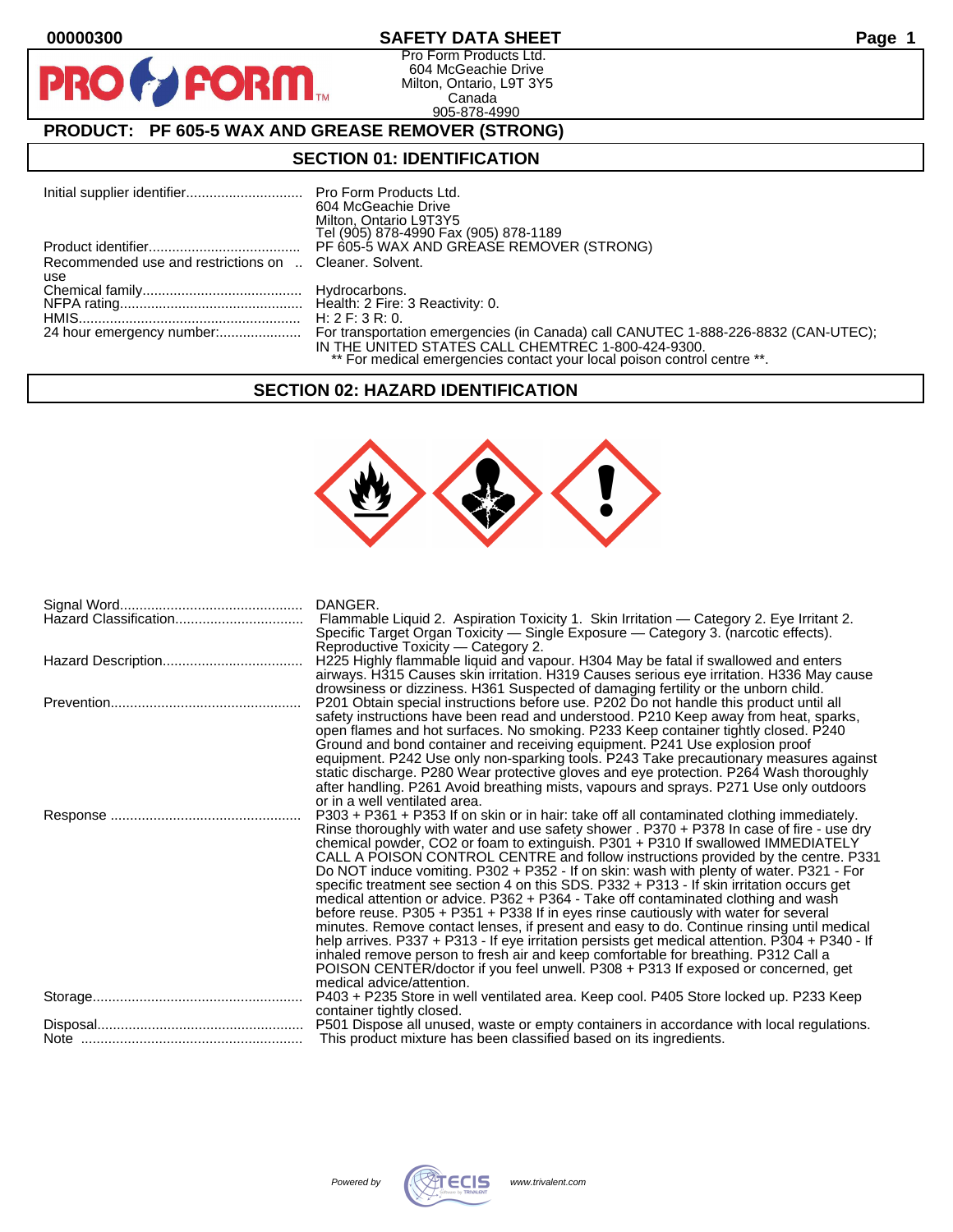### **PRODUCT: PF 605-5 WAX AND GREASE REMOVER (STRONG)**

| <b>SECTION 03: COMPOSITION / INFORMATION ON INGREDIENTS</b> |            |          |  |
|-------------------------------------------------------------|------------|----------|--|
| CHEMICAL NAME AND SYNONYMS                                  | CAS#       | IWT. %   |  |
| Xylene                                                      | 1330-20-7  | 75-85    |  |
| Solvent naphtha (petroleum), light aliph. (VM&P Naphtha)    | 64742-89-8 | 7-13     |  |
| Isopropyl Alcohol                                           | 67-63-0    | $7 - 13$ |  |

### **SECTION 04: FIRST-AID MEASURES**

| In case of contact, immediately flush eyes, keeping eyelids open, with plenty of water for at                                                                                                                                                                                                                                                                                                                                   |
|---------------------------------------------------------------------------------------------------------------------------------------------------------------------------------------------------------------------------------------------------------------------------------------------------------------------------------------------------------------------------------------------------------------------------------|
| least 15 minutes. Obtain medical attention.<br>Remove all contaminated clothing and immediately wash the exposed areas with copious<br>amounts of water for a minimum of 30 minutes or up to 60 minutes for critical body areas. If                                                                                                                                                                                             |
| irritation persists, seek medical attention.<br>If inhaled, remove to fresh air. If not breathing, give artificial respiration. If breathing is<br>difficult, give oxygen, obtain medical attention.                                                                                                                                                                                                                            |
| Rinse mouth with water. Do not induce vomiting. If spontaneous vomiting occurs have                                                                                                                                                                                                                                                                                                                                             |
| victim lean forward with head down to prevent aspiration of fluid into the lungs. Never give<br>anything by mouth to an unconscious person.<br>Treat victims symptomatically. The main hazard from ingestion is aspiration of the liquid<br>into the lungs producing chemical pneumonitis. In the event of an incident involving this<br>product ensure that medical authorities are provided a copy of this safety data sheet. |

### **SECTION 05: FIRE-FIGHTING MEASURES**

| Suitable and unsuitable extinguishing<br>media<br>Specific hazards arising from the<br>hazardous product, such as the nature of<br>any hazardous combustion products | "Alcohol" foam, CO2, dry chemical. In cases of larger fires, water spray should be used.<br>Do not use water in a jet.<br>Oxides of carbon (CO, CO2). Hydrocarbon fumes and smoke.                                                                                                                                                                                                    |  |
|----------------------------------------------------------------------------------------------------------------------------------------------------------------------|---------------------------------------------------------------------------------------------------------------------------------------------------------------------------------------------------------------------------------------------------------------------------------------------------------------------------------------------------------------------------------------|--|
| Special protective equipment and<br>precautions for fire-fighters                                                                                                    | Firefighter should be equipped with self-contained breathing apparatus and full protective<br>clothing to protect against potentially toxic and irritating fumes. Cool fire-exposed<br>containers with cold water spray. Heat will cause pressure buildup and may cause<br>explosive rupture. Keep run-off water from entering sewers and other waterways. Dike for<br>water control. |  |
| Unusual fire / explosion hazards                                                                                                                                     | Vapours may be heavier than air. May travel long distances along the ground before<br>igniting and flashing back to vapour source.                                                                                                                                                                                                                                                    |  |
| <b>SECTION 06: ACCIDENTAL RELEASE MEASURES</b>                                                                                                                       |                                                                                                                                                                                                                                                                                                                                                                                       |  |

 Leak/spill.................................................. Ventilate. Eliminate all sources of ignition. Contain the spill. Avoid all personal contact. Evacuate all non-essential personnel. Prevent runoff into drains, sewers, and other waterways. Cover spill with absorbent material and place in appropriate containers. Spill area can be washed with water. Collect wash water for approved disposal. Spilled material and water rinses are classified as chemical waste, and must be disposed of in accordance with current local, provincial, state, and federal regulations.

### **SECTION 07: HANDLING AND STORAGE**

| Precautions for safe handling<br>Conditions for safe storage, including any<br>incompatibilities | Keep away from heat, sparks, and open flame. Always adopt precautionary measures<br>against build-up of static which may arise from appliances, handling and the containers in<br>which product is packed. Ground handling equipment. Avoid all skin contact and ventilate<br>adequately, otherwise wear an appropriate breathing apparatus. Avoid breathing vapours<br>or mist. Handle and open container with care. Employees should wash hands and face<br>before eating or drinking.<br>Keep away from heat, sparks, and open flames. Keep container closed when not in use.<br>Store away from oxidizing and reducing materials. Store away from sunlight. |
|--------------------------------------------------------------------------------------------------|-----------------------------------------------------------------------------------------------------------------------------------------------------------------------------------------------------------------------------------------------------------------------------------------------------------------------------------------------------------------------------------------------------------------------------------------------------------------------------------------------------------------------------------------------------------------------------------------------------------------------------------------------------------------|
|                                                                                                  |                                                                                                                                                                                                                                                                                                                                                                                                                                                                                                                                                                                                                                                                 |

# **SECTION 08: EXPOSURE CONTROLS / PERSONAL PROTECTION**

| <b>IINGREDIENTS</b> | <b>ACGIH TLV</b><br><b>TWA</b>               | STEL      | OSHA PEL<br><b>IPEL</b> | STEL            | <b>NIOSH</b><br><b>IREL</b> |
|---------------------|----------------------------------------------|-----------|-------------------------|-----------------|-----------------------------|
| Xylene              | 50 ppm<br>CA ON: 100ppm (TWA); 150ppm (STEL) | $150$ ppm | 100 ppm TWA             | Not established | Not established             |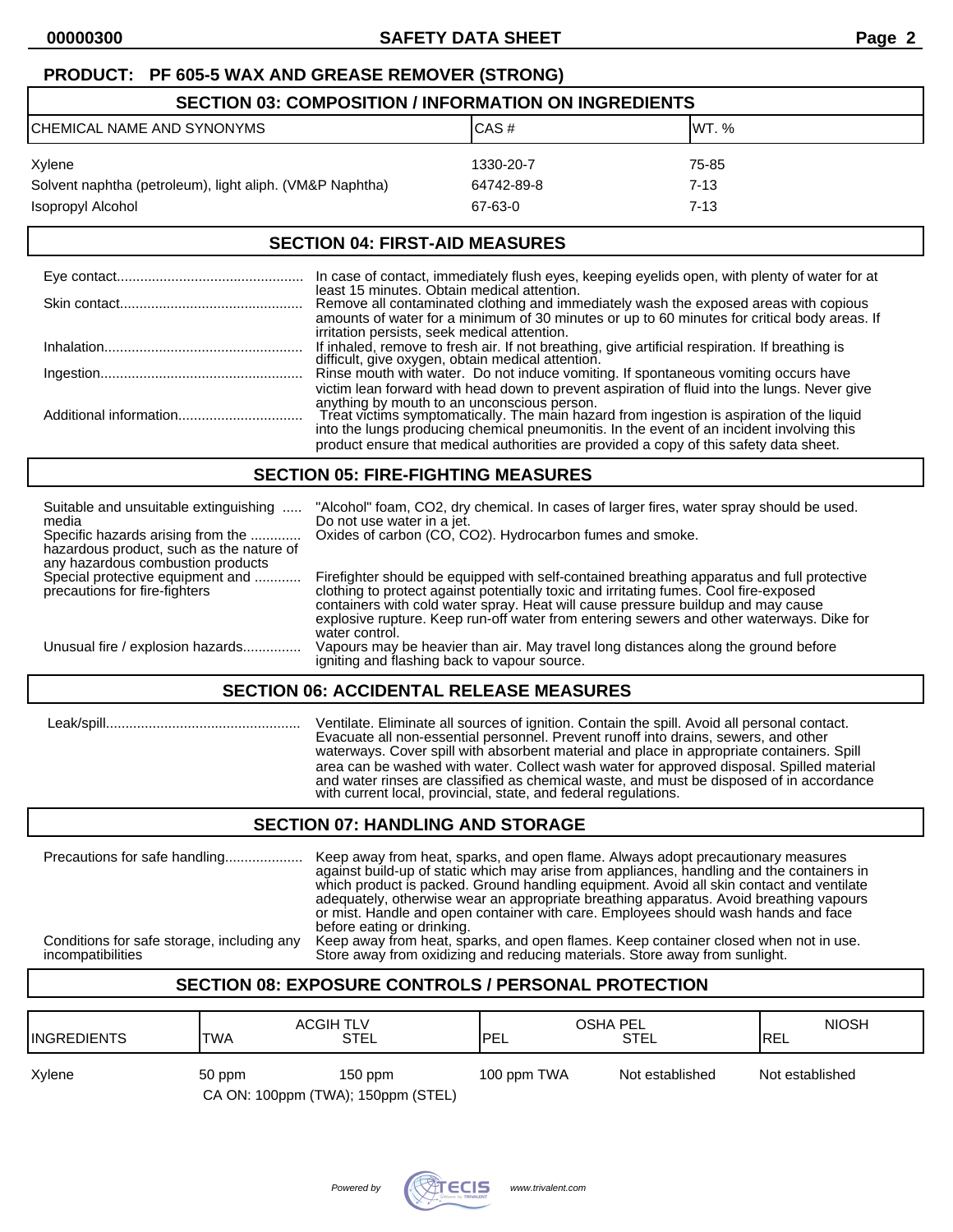# **SECTION 08: EXPOSURE CONTROLS / PERSONAL PROTECTION**

| <b>INGREDIENTS</b>                                                                                                                                                                                                                                                                                                                                                                                                                                                                                                                                                            | TWA       | <b>ACGIH TLV</b><br><b>STEL</b>      | <b>OSHA PEL</b><br>IPEL | <b>STEL</b>     | <b>NIOSH</b><br>IREL |
|-------------------------------------------------------------------------------------------------------------------------------------------------------------------------------------------------------------------------------------------------------------------------------------------------------------------------------------------------------------------------------------------------------------------------------------------------------------------------------------------------------------------------------------------------------------------------------|-----------|--------------------------------------|-------------------------|-----------------|----------------------|
| Solvent naphtha<br>(petroleum), light aliph.<br>(VM&P Naphtha)                                                                                                                                                                                                                                                                                                                                                                                                                                                                                                                | $100$ ppm | 300 ppm                              | $100$ ppm               | Not established | Not established      |
| <b>Isopropyl Alcohol</b>                                                                                                                                                                                                                                                                                                                                                                                                                                                                                                                                                      | $200$ ppm | $400$ ppm                            | 400 ppm (TWA)           | 500 ppm         | 400 ppm              |
|                                                                                                                                                                                                                                                                                                                                                                                                                                                                                                                                                                               |           | CA ON: 200 ppm (TWA), 400 ppm (STEL) |                         |                 |                      |
| Personal Protective Equipment<br>Liquid chemical goggles.<br>Local exhaust ventilation is recommended. Wear an appropriate, properly fitted respirator<br>when contaminant levels exceed the recommended exposure limits.<br>Chemical resistant gloves.<br>Wear adequate protective clothes.<br>Safety boots per local regulations.<br>Emergency showers and eye wash stations should be available.<br>Local exhaust at points of emission. Ventilation system must be designed vapor and<br>Appropriate engineering controls<br>explosion proof for handling solvent vapors. |           |                                      |                         |                 |                      |

### **SECTION 09: PHYSICAL AND CHEMICAL PROPERTIES**

| Appearance/Physical state<br>Odour threshold (ppm)<br>Vapour pressure (mm Hg)<br>Vapour density (air=1) | Liquid.<br>Clear, colourless.<br>Characteristic odour.<br>Not available.<br>Not available.<br>No data.<br>No data. |
|---------------------------------------------------------------------------------------------------------|--------------------------------------------------------------------------------------------------------------------|
| Relative Density (Specific Gravity)                                                                     | 7.02 lbs/USG; 0.842.                                                                                               |
| Melting / Freezing point (deg C)                                                                        | $< 0 °C$ .                                                                                                         |
|                                                                                                         | Miscible.                                                                                                          |
| Initial boiling point / boiling range (deg C).                                                          | >82 °C .                                                                                                           |
|                                                                                                         | Not available.                                                                                                     |
| Flash point (deg C), method                                                                             | 12 °C. (estimated).                                                                                                |
| Auto ignition temperature (deg C)                                                                       | $>$ 320.                                                                                                           |
| Upper flammable limit (% vol)                                                                           | 12.0.                                                                                                              |
| Lower flammable limit (% vol)                                                                           | 0.9.                                                                                                               |
| Partition coefficient - n-octanol/water                                                                 | Not available.                                                                                                     |
|                                                                                                         | 100.                                                                                                               |
|                                                                                                         | 7.02 lbs/USG.                                                                                                      |
|                                                                                                         | No data.                                                                                                           |

### **SECTION 10: STABILITY AND REACTIVITY**

|                                                                                                              | Stable at normal temperatures and pressures.<br>Avoid heat, sparks and flames. Explosive reactions can occur in the presence of strong<br>oxidizing agents.                                                                                        |
|--------------------------------------------------------------------------------------------------------------|----------------------------------------------------------------------------------------------------------------------------------------------------------------------------------------------------------------------------------------------------|
| Possibility of hazardous reactions<br>Conditions to avoid, including static<br>discharge, shock or vibration | Hazardous polymerization will not occur.<br>Keep away from heat. Incompatible with strong oxidizers. Aldehydes. Halogenated<br>compounds. Strong acids.<br>Hazardous decomposition products By fire: Oxides of carbon (CO,CO2). Dense black smoke. |

# **SECTION 11: TOXICOLOGICAL INFORMATION**

| <b>INGREDIENTS</b>                                       | <b>LC50</b>                          | ILD50                                                  |
|----------------------------------------------------------|--------------------------------------|--------------------------------------------------------|
| Xylene                                                   | 6350 ppm 4 hours rat                 | >3523 mg/kg rat oral                                   |
| Solvent naphtha (petroleum), light aliph. (VM&P Naphtha) | 3400 ppm 4hr Rat                     | >2000 mg/kg Oral Rat >2000<br>mg/kg Dermal Rat         |
| Isopropyl Alcohol                                        | 72600 mg/m3, rat (4 hr)              | 1870 mg/kg (oral, rat).<br>4059 mg/kg (dermal, rabbit) |
| Doute of overgours                                       | Eug contact Cluin contact Inholation |                                                        |

Route of exposure..................................... Eye contact. Skin contact. Inhalation.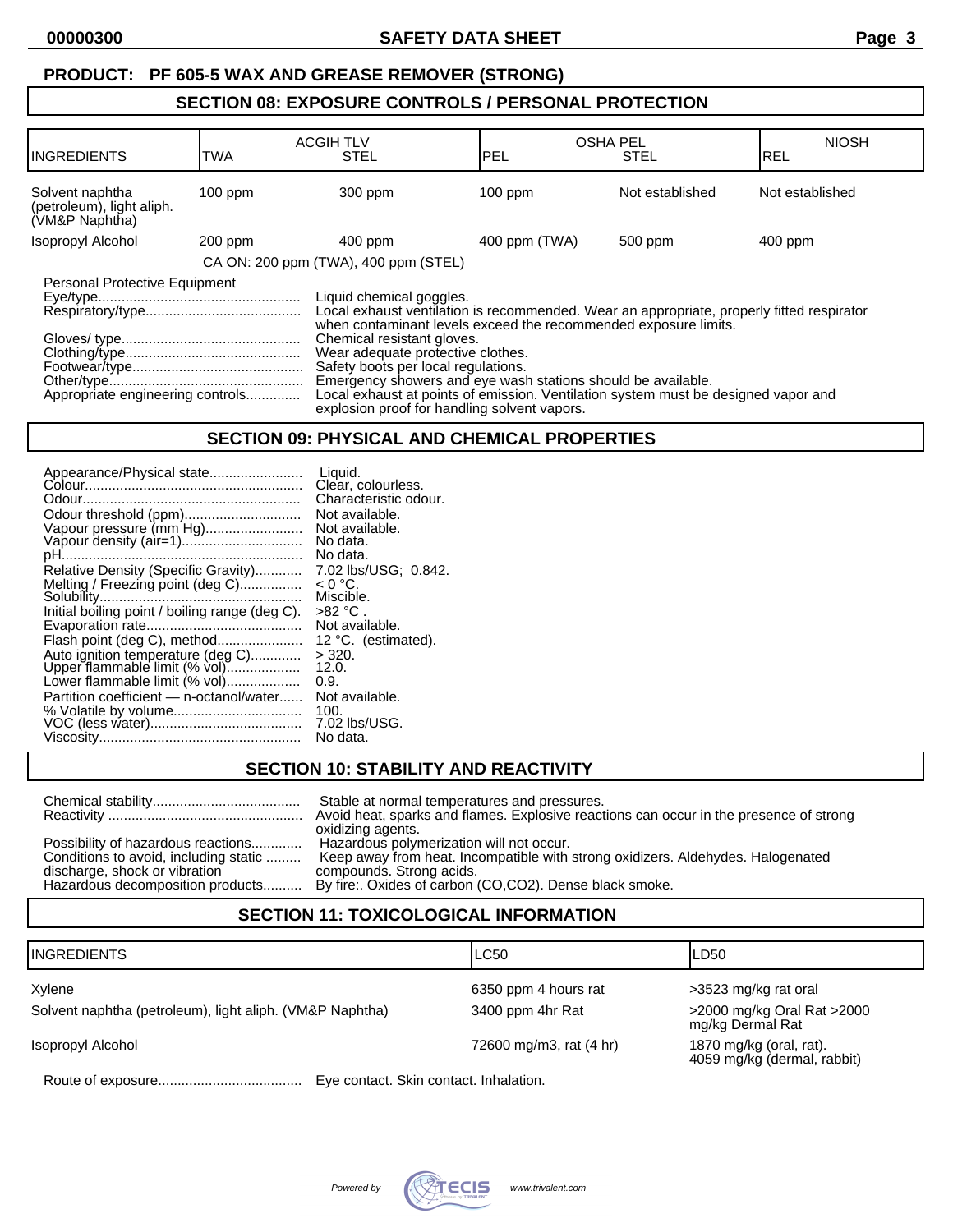## **PRODUCT: PF 605-5 WAX AND GREASE REMOVER (STRONG)**

### **SECTION 11: TOXICOLOGICAL INFORMATION**

|                                    | Contact with skin may cause moderate to severe irritation. Skin absorption of material may<br>cause systemic toxicity. Contact with eyes may cause irritation. Excessive inhalation of<br>vapours can cause respiratory irritation, dizziness, headache, vomiting and<br>unconsciousness. Aspiration of material into the lungs can cause chemical pneumonitis<br>which can be fatal. |
|------------------------------------|---------------------------------------------------------------------------------------------------------------------------------------------------------------------------------------------------------------------------------------------------------------------------------------------------------------------------------------------------------------------------------------|
|                                    | Breathing high concentrations of vapour may cause anesthetic effects and serious health<br>effects. Prolonged or repeated skin contact may cause drying or cracking of skin. Chronic<br>exposure to organic solvent vapours have been associated with various neurotoxic effects<br>including permanent brain and/or nervous system damage, kidney, liver, blood damage               |
|                                    | and reproductive effects among women. Symptoms may include nausea, vomiting,<br>abdominal pain, headache, impaired memory, loss of coordination, insomnia and breathing<br>difficulties.                                                                                                                                                                                              |
|                                    | This product contains ethylbenzene. Ethylbenzene is known to the state of California to                                                                                                                                                                                                                                                                                               |
|                                    | cause cancer and developmental effects.<br>High level exposure to Xylene in some animal studies have been reported to cause health<br>effects on the developing embryo/fetus. The relevance of this to humans is not known.                                                                                                                                                           |
| Sensitizing capability of material | None known.                                                                                                                                                                                                                                                                                                                                                                           |

### **SECTION 12: ECOLOGICAL INFORMATION**

Environmental........................................... Do not allow to enter waters, waste water or soil. Persistence and degradability...................

### **SECTION 13: DISPOSAL CONSIDERATIONS**

contaminated packaging

Information on safe handling for disposal . Dispose of as an industrial waste in a manner acceptable to good waste management<br>and methods of disposal, including any practice and in accordance with applicable local, provinc practice and in accordance with applicable local, provincial/State or federal regulations.

### **SECTION 14: TRANSPORT INFORMATION**

|                              | UN1993 - FLAMMABLE LIQUID, N.O.S. (Isopropyl Alcohol) - Class 3 - Packing Group II -<br>This product meets the Limited Quantity exemption when packaged in containers less than<br>1 Litre. |
|------------------------------|---------------------------------------------------------------------------------------------------------------------------------------------------------------------------------------------|
| DOT Classification (Road)    | UN1993 - FLAMMABLE LIQUID, N.O.S. (Isopropyl Alcohol) - Class 3 - PGII. Ltd Qty (1<br>Liter/0.26 Gallons).                                                                                  |
| IATA Classification (Air)    | UN1993 - FLAMMABLE LIQUID, N.O.S. (Isopropyl Alcohol) - Class 3 - PGII.<br>Limited<br>Quantity.                                                                                             |
| IMDG Classification (Marine) | UN1993 - FLAMMABLE LIQUID, N.O.S. (Isopropyl Alcohol) - Class 3 - PGII. Limited<br>Quantity.                                                                                                |
|                              | No.<br>In accordance with Part 2.2.1 of the Transportation of Dangerous Goods Regulations (July<br>2, 2014) - we certify that classification of this product is correct                     |
|                              |                                                                                                                                                                                             |

### **SECTION 15: REGULATORY INFORMATION**

| WHMIS 1988 classification<br><b>SARA Title III</b>                                                  | B <sub>2</sub> . D <sub>2</sub> A. D <sub>2</sub> B.<br>On Domestic Substances List (DSL).<br>All components are listed.<br>This product is considered hazardous under the OSHA Hazard Communication Standard. |
|-----------------------------------------------------------------------------------------------------|----------------------------------------------------------------------------------------------------------------------------------------------------------------------------------------------------------------|
| Section 302 - extremely hazardous                                                                   | None.                                                                                                                                                                                                          |
| substances<br>Section 311/312 - hazard categories<br>EPA hazardous air pollutants (HAPS)<br>40CFR63 | Immediate health, delayed health, fire hazard.<br>Xylene. Ethylbenzene.                                                                                                                                        |
|                                                                                                     | *WARNING: This product contains a chemical known to the State of California to cause<br>cancer.                                                                                                                |

### **SECTION 16: OTHER INFORMATION**

| R |
|---|
|   |
|   |

EGULATORY AFFAIRS. Trivalent Data Systems Ltd. www.trivalent.com. 800) 387-7981. DISCLAIMER: All information appearing herein is based upon data obtained from experience and recognized technical sources. To the best of our knowledge, it is believed to be correct as of the date of issue but we make no representations as to its accuracy or